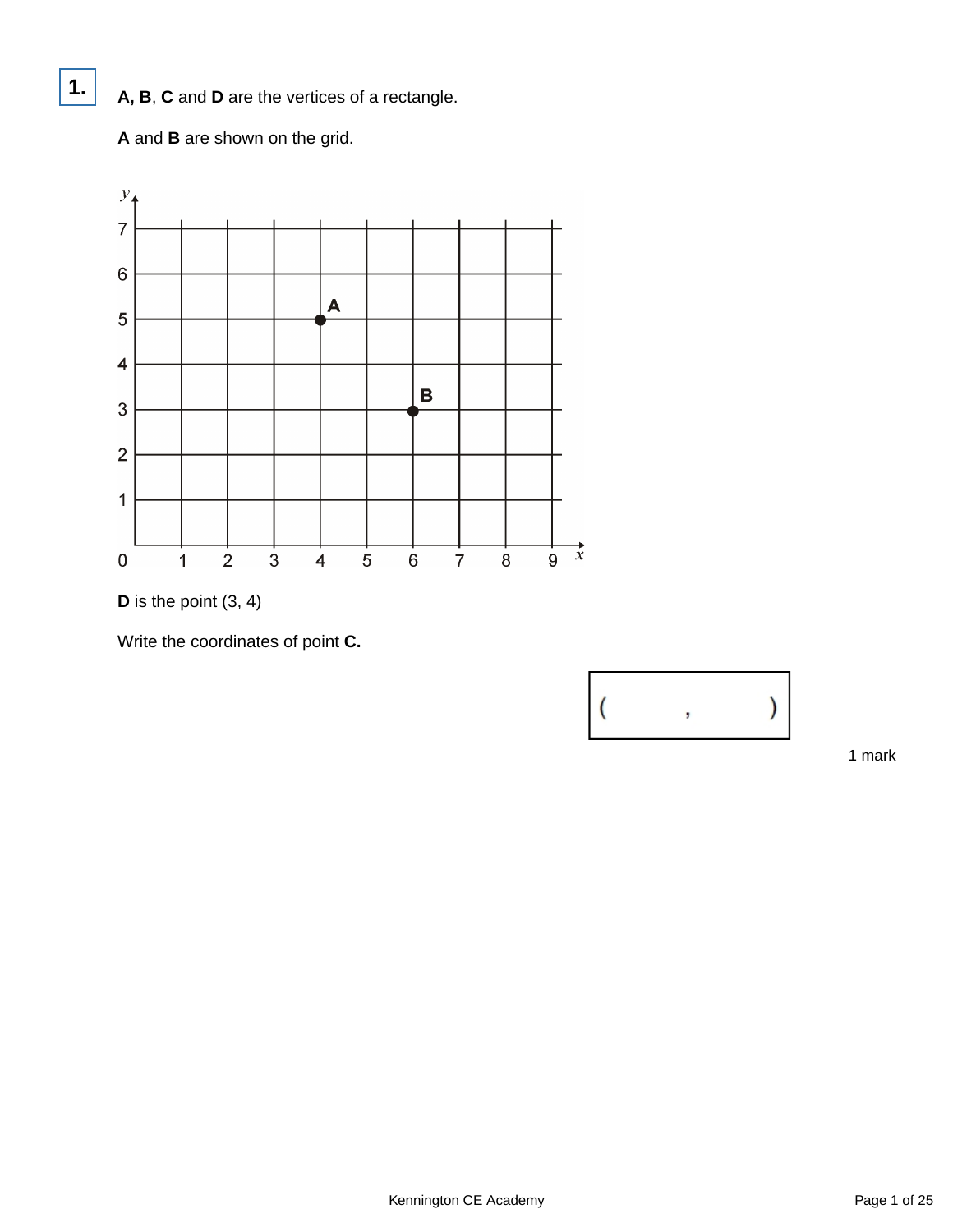

Write the co-ordinates of the next triangle in the sequence.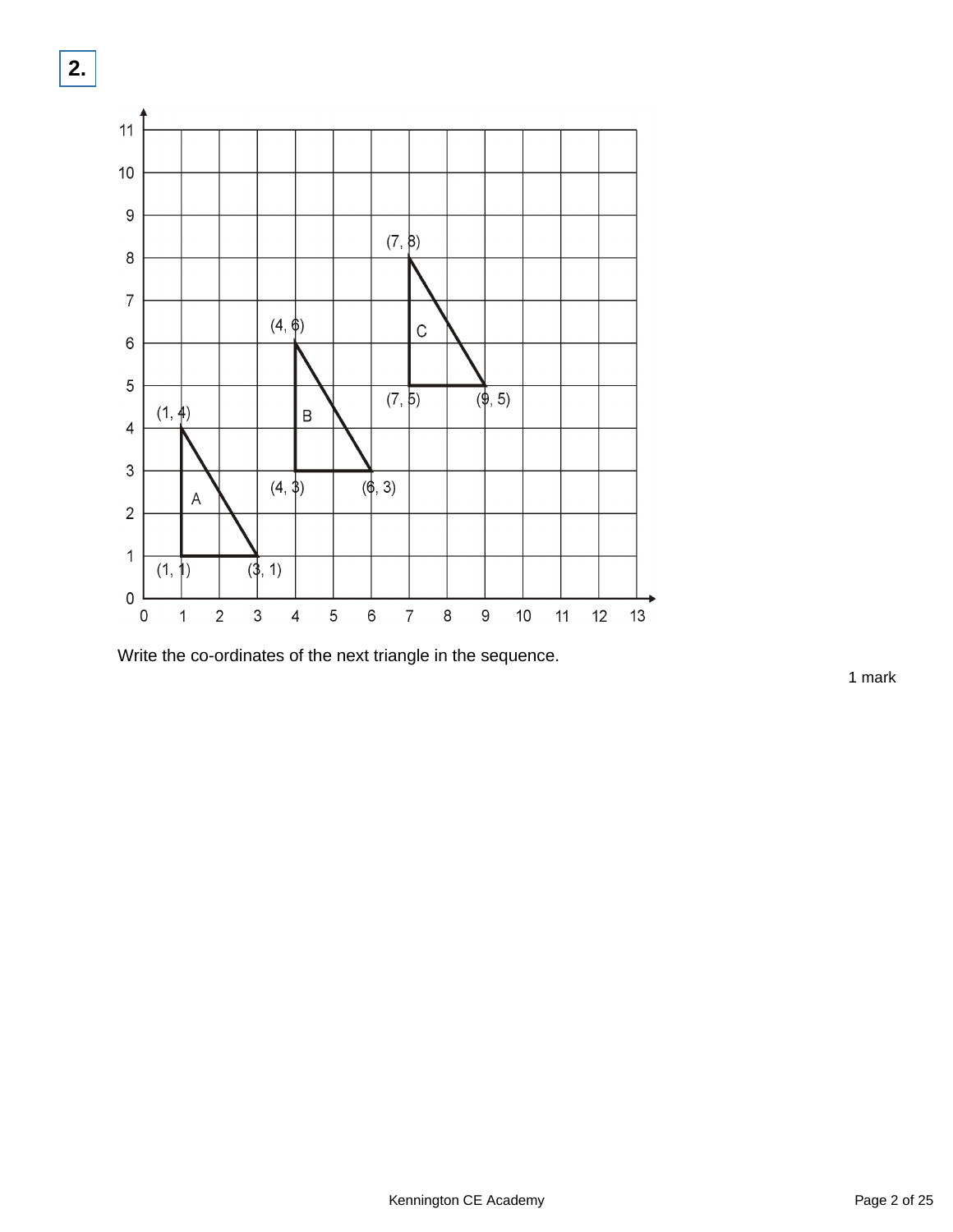## The shaded shape is a **square**.



Not drawn accurately

What are the coordinates of A and B?



1 mark

**3.**

**4.** Here is the calendar for August 1998.

## August 1998

Sun Mon Tues Wed Thur Fri Sat

| $\overline{2}$ | 3  | $\overline{4}$ | 5  | 6  | $\overline{7}$ | 8  |
|----------------|----|----------------|----|----|----------------|----|
| 9              | 10 | 11             | 12 | 13 | 14             | 15 |
| 16             | 17 | 18             | 19 | 20 | 21             | 22 |
| 23             | 24 | 25             | 26 | 27 | 28             | 29 |
| 30             | 31 |                |    |    |                |    |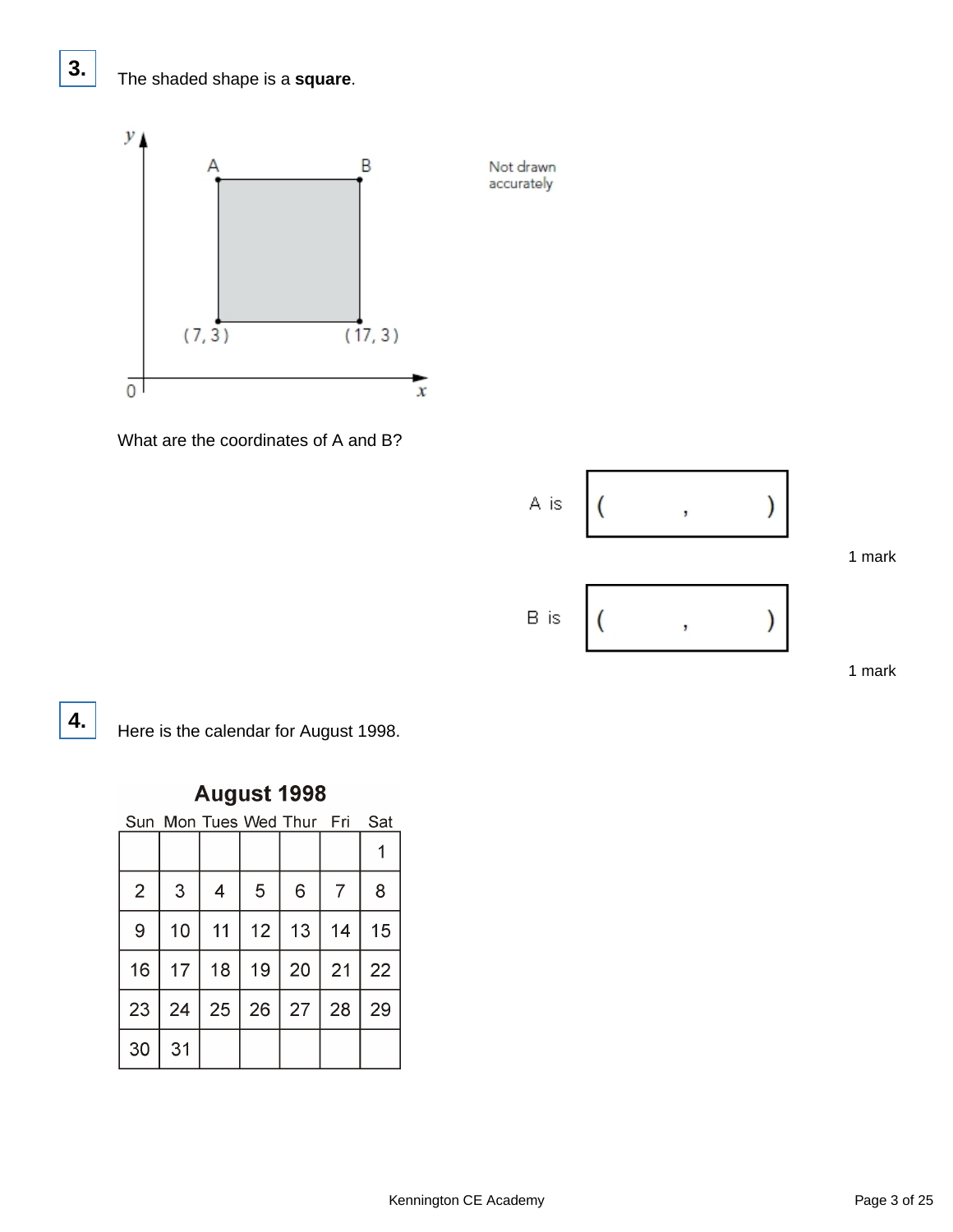Simon's birthday is on **August 20th**.

In 1998 he had a party on the **Sunday after** his birthday.

What was the **date** of his party?



1 mark

Tina's birthday is on **September 9th**.

On what **day of the week** was her birthday in 1998?



1 mark

**5.**

Here is part of the bus timetable from Riverdale to Mott Haven.

| Riverdale         | 10:02 | 10:12 | 10:31 | 10:48 |
|-------------------|-------|-------|-------|-------|
| Kingsbridge       | 10:11 | 10:21 | 10:38 | 10:55 |
| Fordham           | 10:28 | 10:38 | 10:54 | 11:11 |
| Tremont           | 10:36 | 10:44 | 11:00 | 11:17 |
| <b>Mott Haven</b> | 10:53 | 11:01 | 11:17 | 11:34 |

How many minutes does it take the 10:31 bus from Riverdale to reach Mott Haven?



1 mark

Mr Evans is at Fordham at 10:30

What is the **earliest** time he can reach Tremont on the bus?

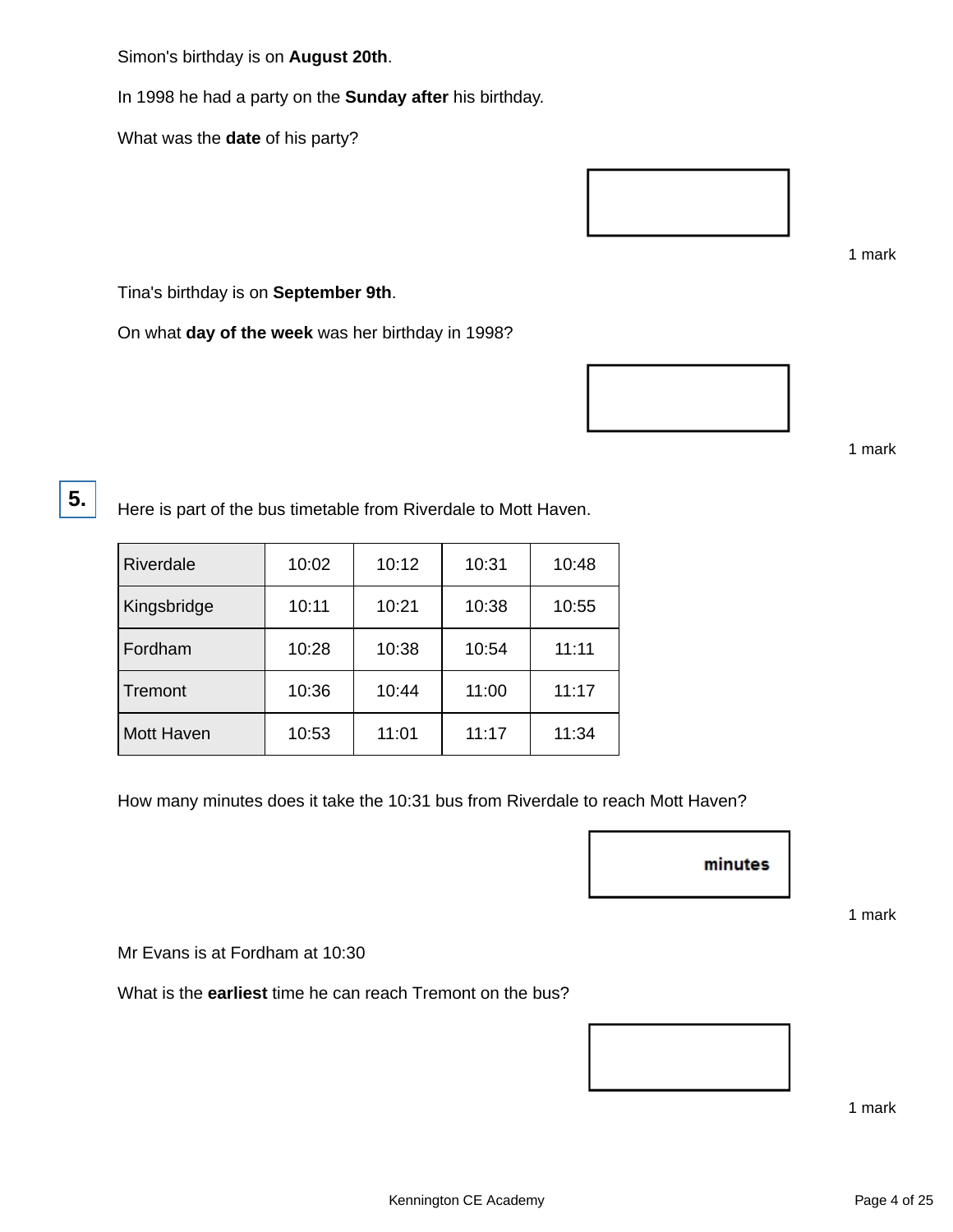He needs to arrive in Paris by **5:30 pm**.

Circle the **latest time** that William can leave London.

| <b>Leaves London</b> | <b>Arrives Paris</b> |
|----------------------|----------------------|
| 12:01                | 15:22                |
| 12:25                | 15:56                |
| 13:31                | 16:53                |
| 14:01                | 17:26                |
| 14:31                | 17:53                |
| 15:31                | 18:53                |
| 16:01                | 19:20                |

**7.**

**6.**

Round **124,531**

to the nearest 10,000

to the nearest 1,000

to the nearest 100





2 marks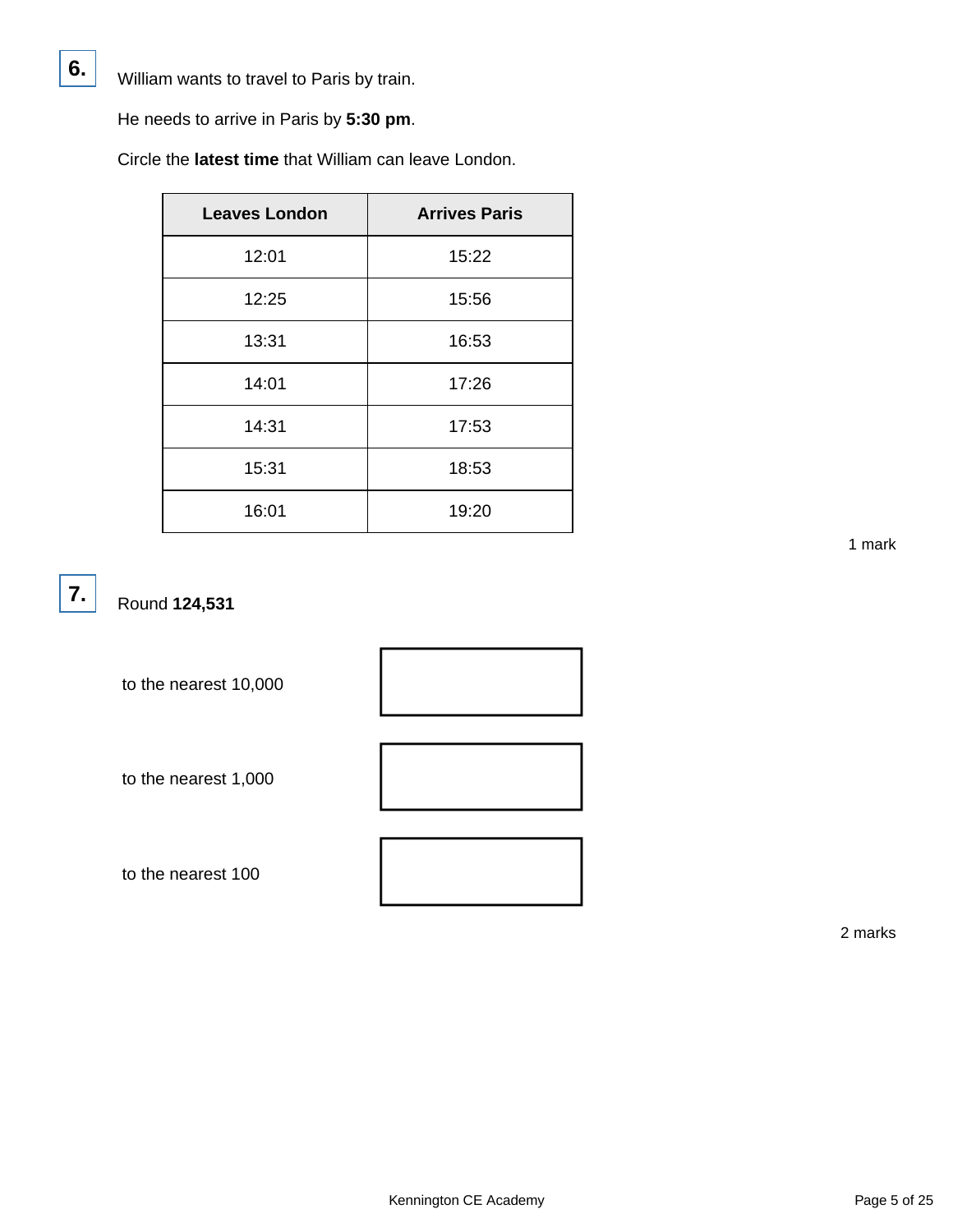

Tom rounds each bill **to the nearest £10** and then adds them up.

What is the total amount that Tom gets?

|--|

1 mark

Mary adds up the three bills **exactly**.

What is the total difference between her total and Tom's total?

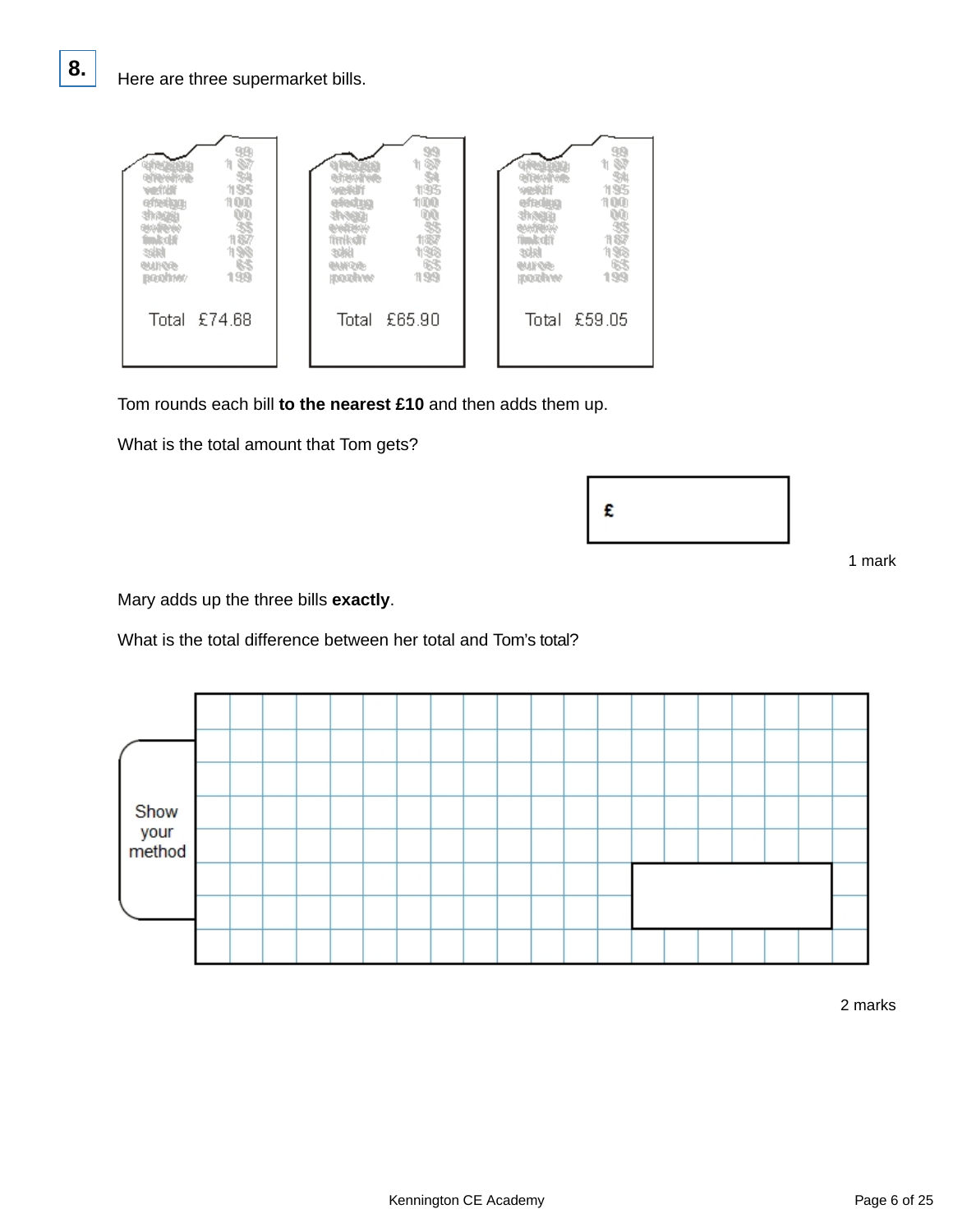|      | rounded to the nearest 100 is |           |        |
|------|-------------------------------|-----------|--------|
| 1070 |                               | →<br>3700 |        |
|      |                               | 8200      |        |
| 8225 |                               | 3600      |        |
|      |                               | 1100      |        |
| 3680 |                               | 8300      |        |
|      |                               | 1000      | 1 mark |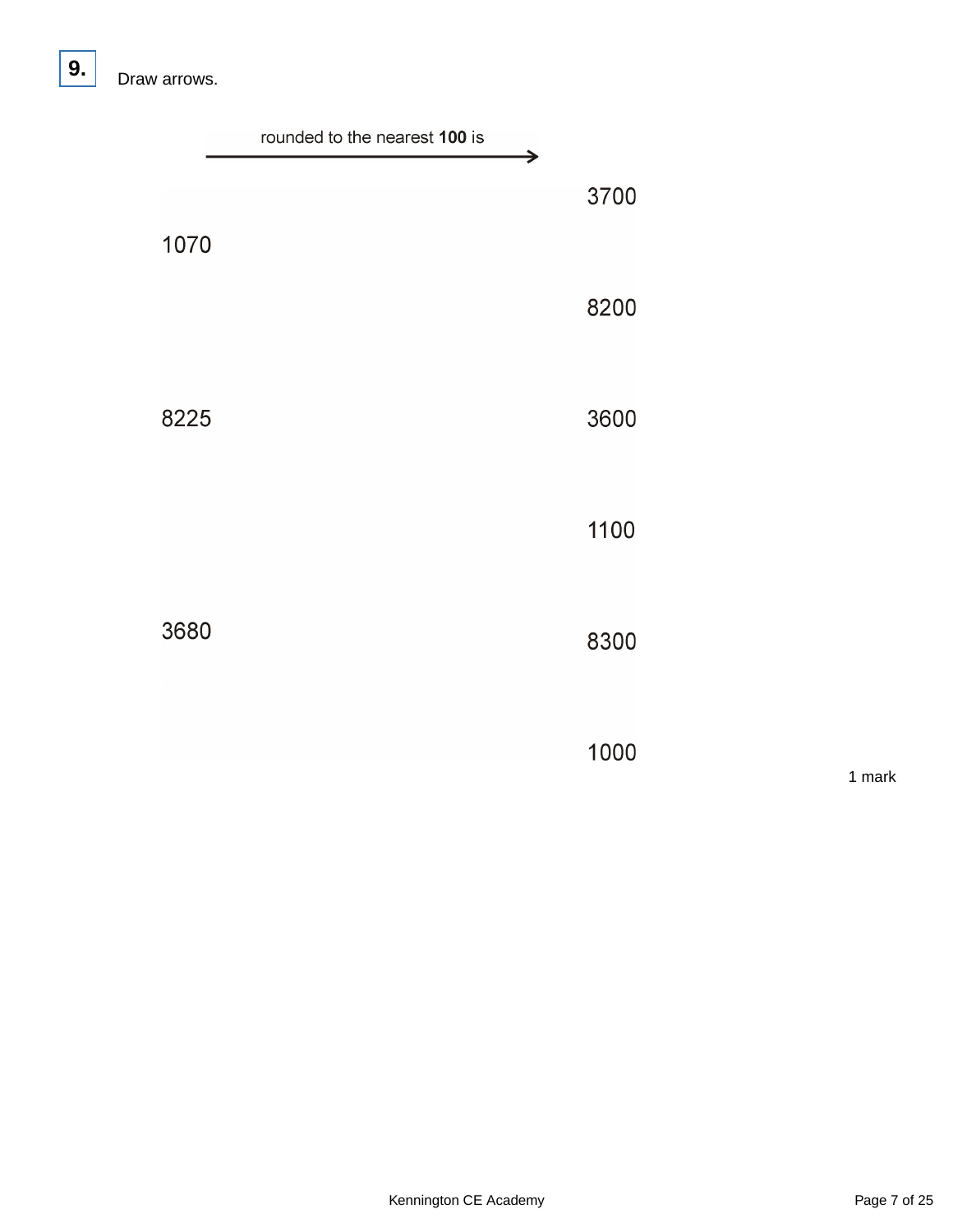

 $3 \qquad 4 \qquad 5$  $\cancel{2}$ 6

Write each number on the correct cards.

The number 2 has been written on the correct cards for you.



2 marks

**11.**

Complete this sentence.

Every number with a factor of **10** must also have factors of



1 mark

**12.**

Write all the factors of 30 which are **also** factors of 20

2 marks

\_\_\_\_\_\_\_\_\_\_\_\_\_\_\_\_\_\_\_\_\_\_\_\_\_\_\_\_\_\_\_\_\_\_\_\_\_\_\_\_\_\_\_\_\_\_\_\_\_\_\_\_\_\_\_\_\_\_\_\_\_\_\_\_\_\_\_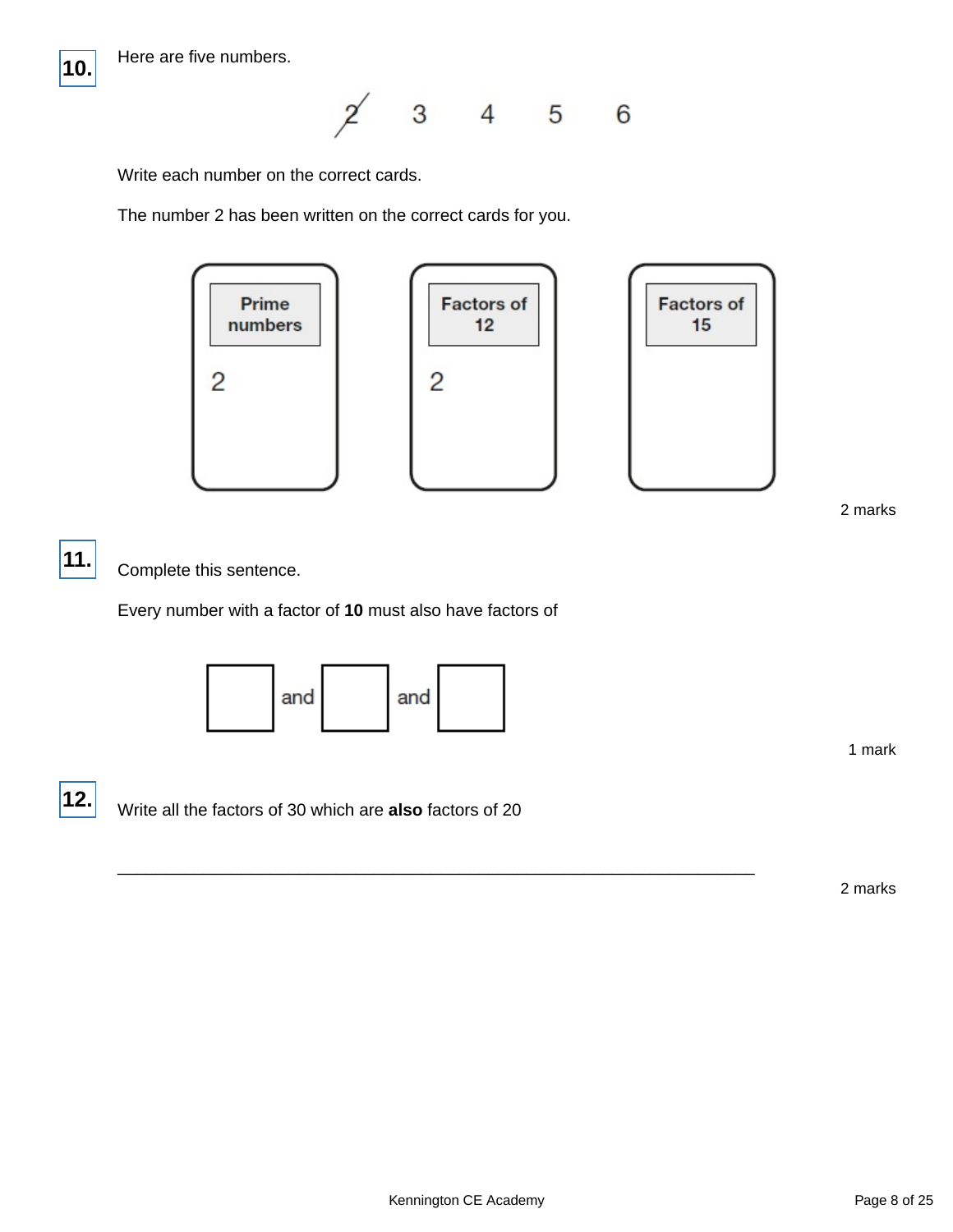

Amir says,

**'All numbers that end in a 4 are multiples of 4'.**

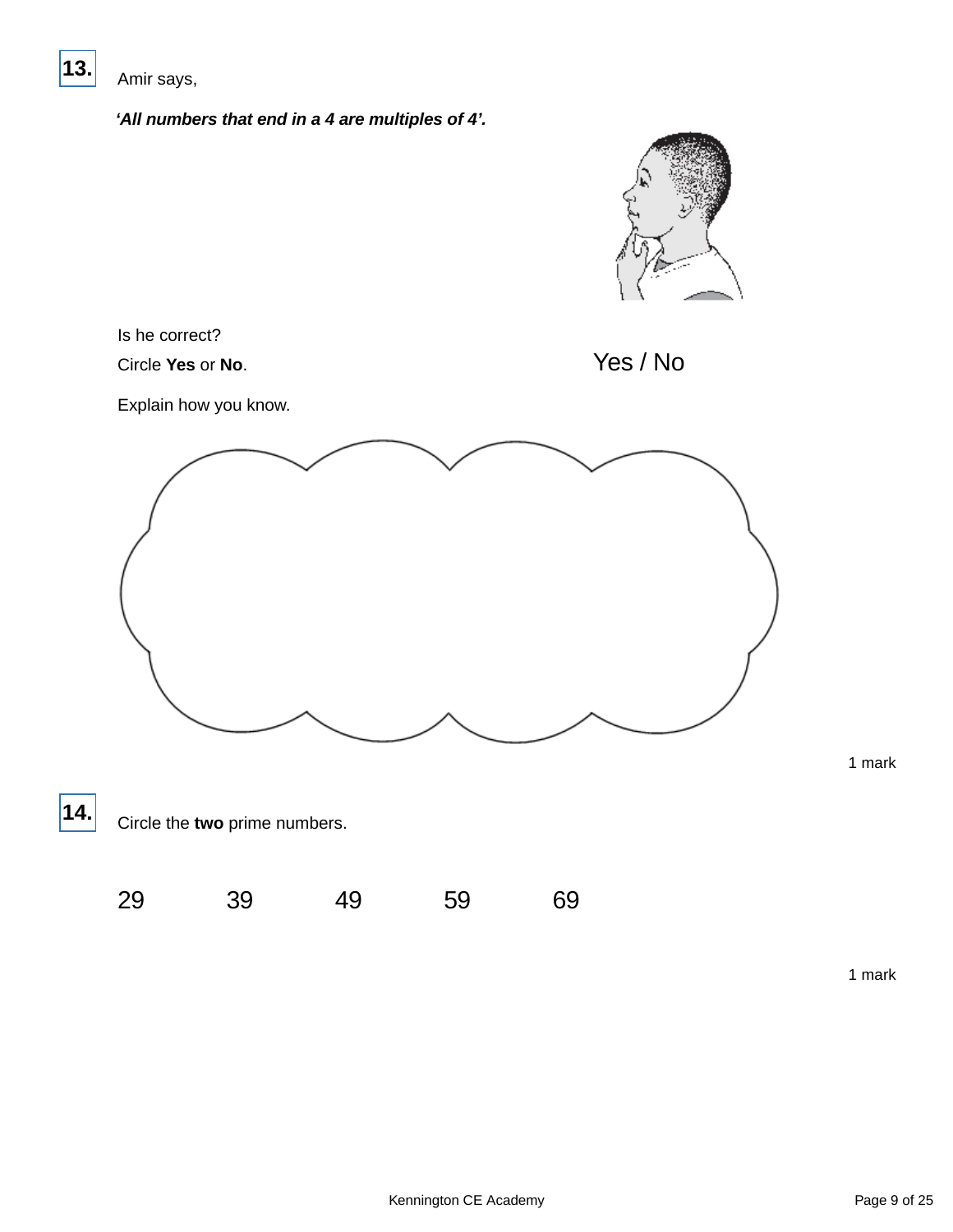Seven children measured their heights.

| <b>Children</b> | Height (cm) |  |  |
|-----------------|-------------|--|--|
| Stefan          | 144         |  |  |
| Lara            | 136         |  |  |
| Olivia          | 142         |  |  |
| Chen            | 143         |  |  |
| Maria           | 152         |  |  |
| Dev             | 148         |  |  |
| Sarah           | 150         |  |  |

What is the mean height of the children?

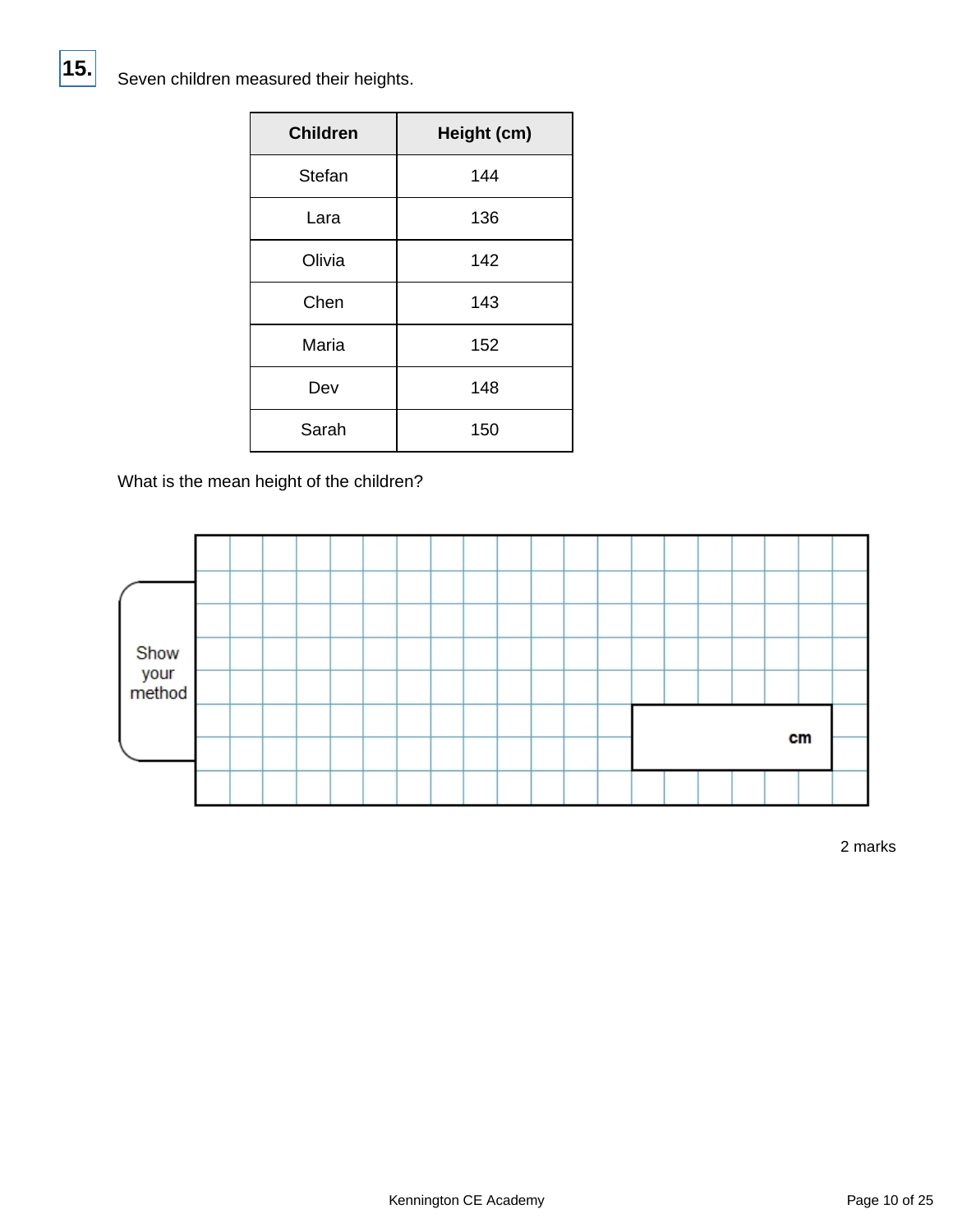

Last year, Jacob went to four concerts.

Three of his tickets cost £5 each.



The other ticket cost £7



What was the **mean** cost of the tickets?

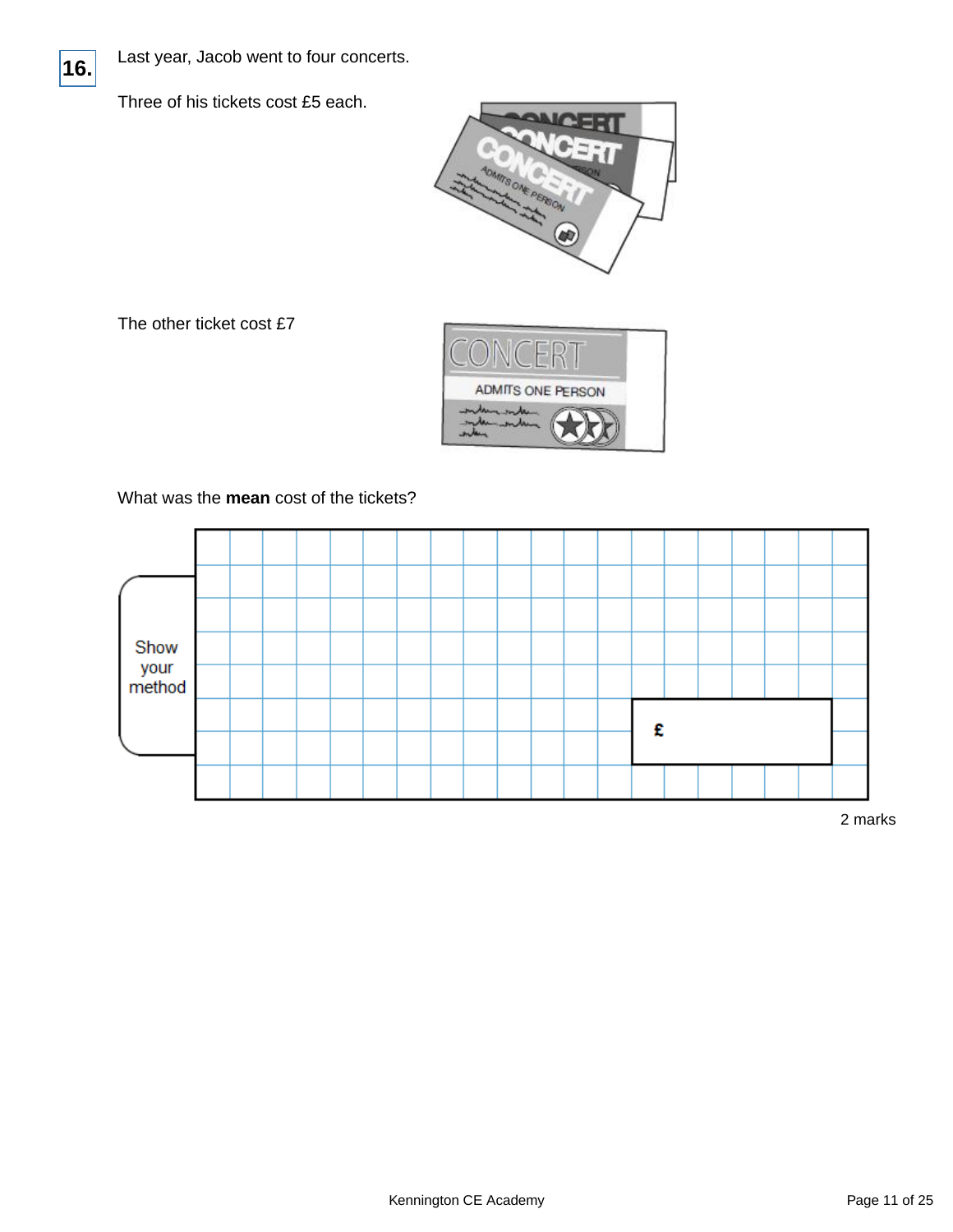Vicki puts 10 books on a shelf.

### The **10 books** take up **28 centimetres**.



What is the **mean (average)** thickness of her books?

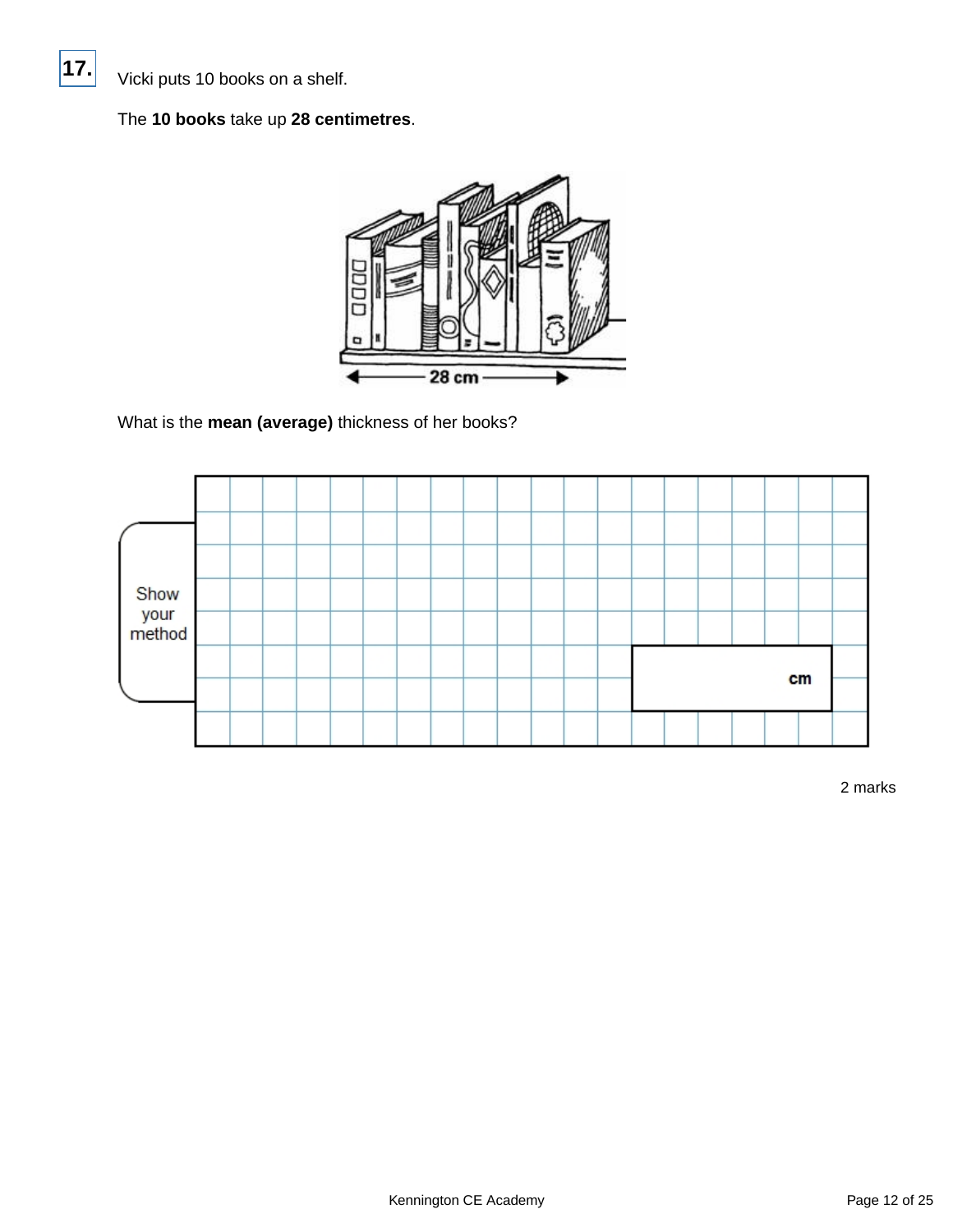The shelf is **120 centimetres** long.

Vicki fills the shelf with a mixture of books like the **first ten books.**

Estimate how many books she can get on the **120 cm shelf**.

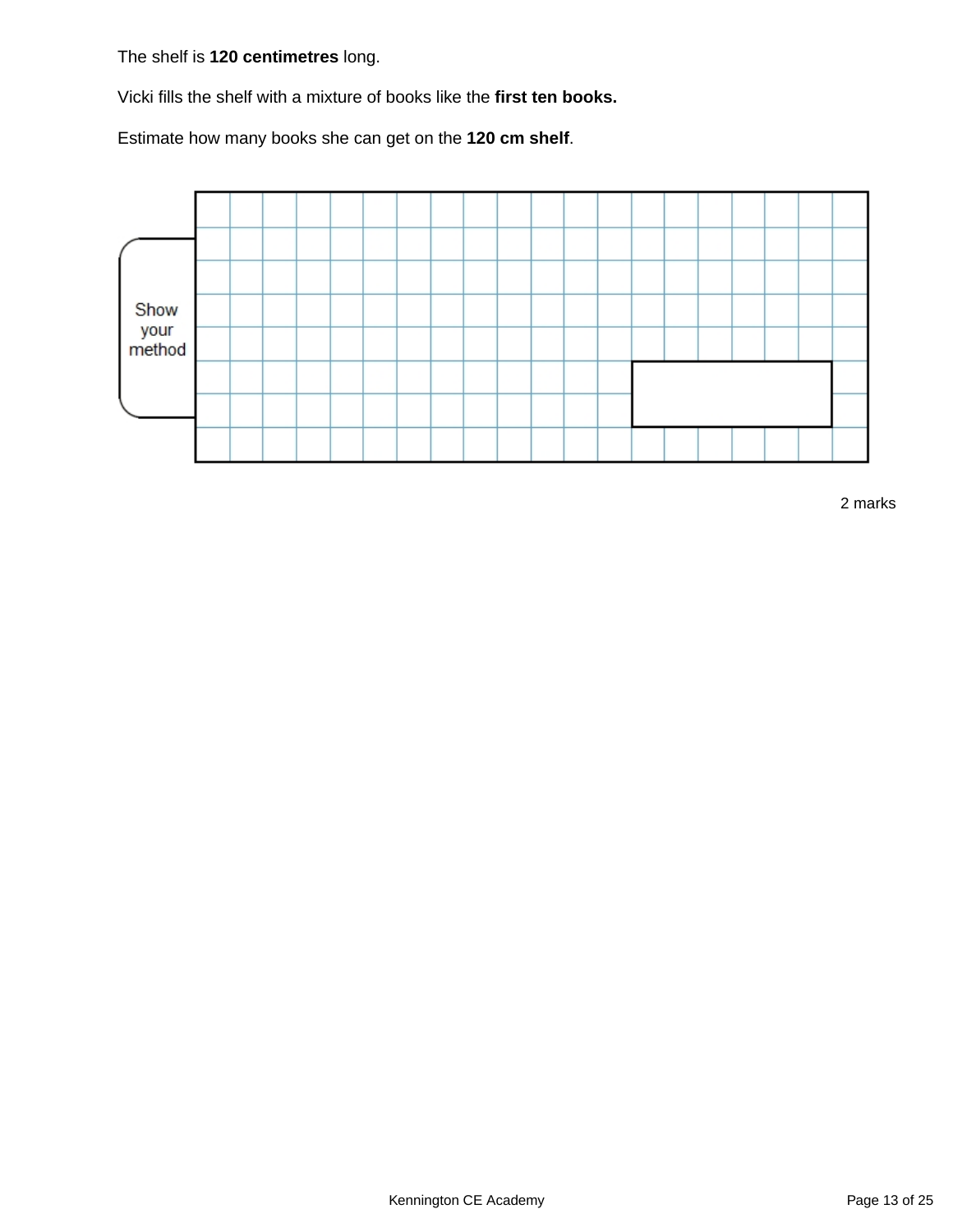



Which expression shows how much money Dev has left?

**a** is the amount of money, in pounds, that Dev gave away.



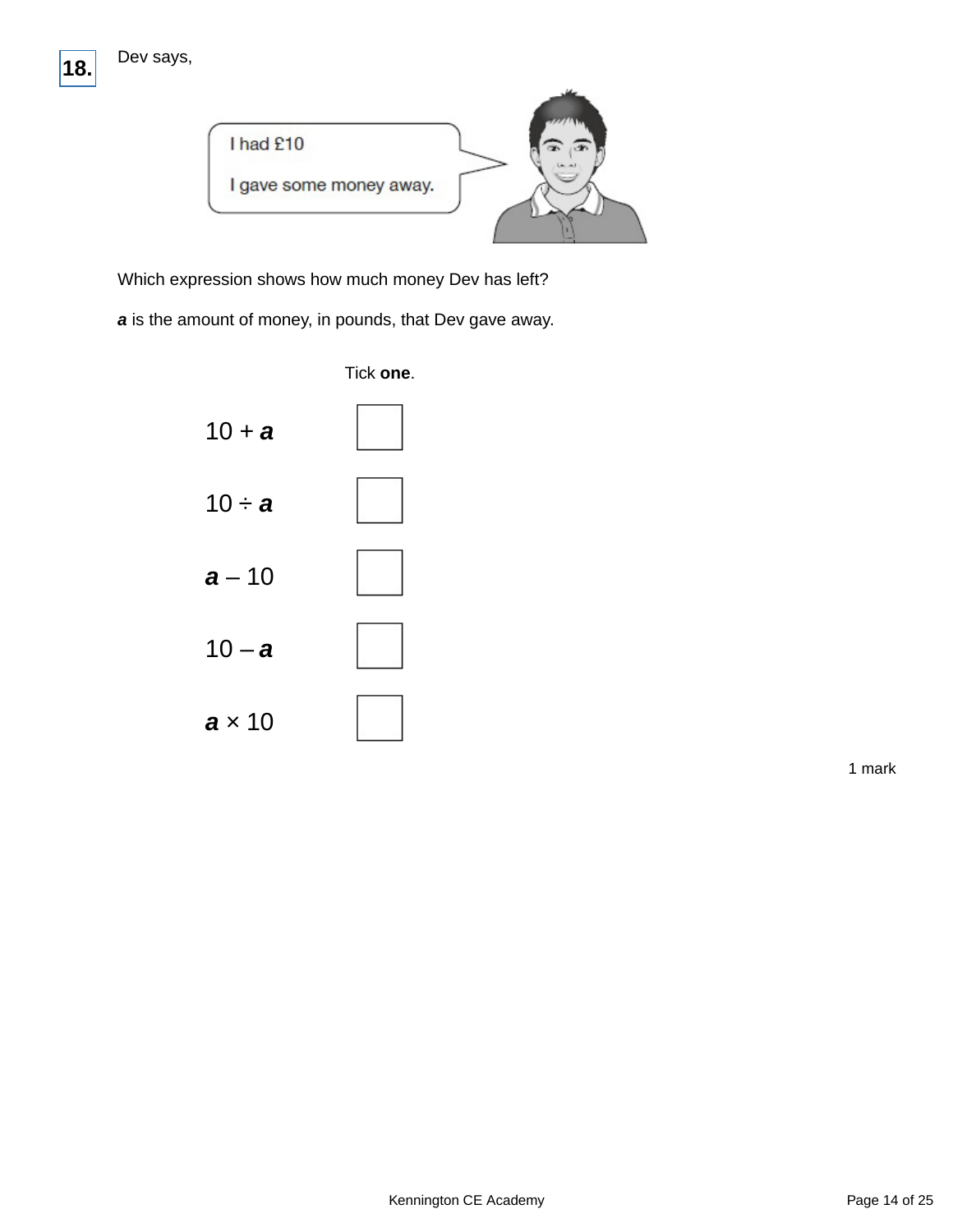

Work out the **value** of each shape.



1 mark

1 mark

A shop sells fruit.

**20.**

Chen buys 2 apples and 3 bananas. He pays £2.35





Megan buys 2 apples and 1 banana. She pays £1.25



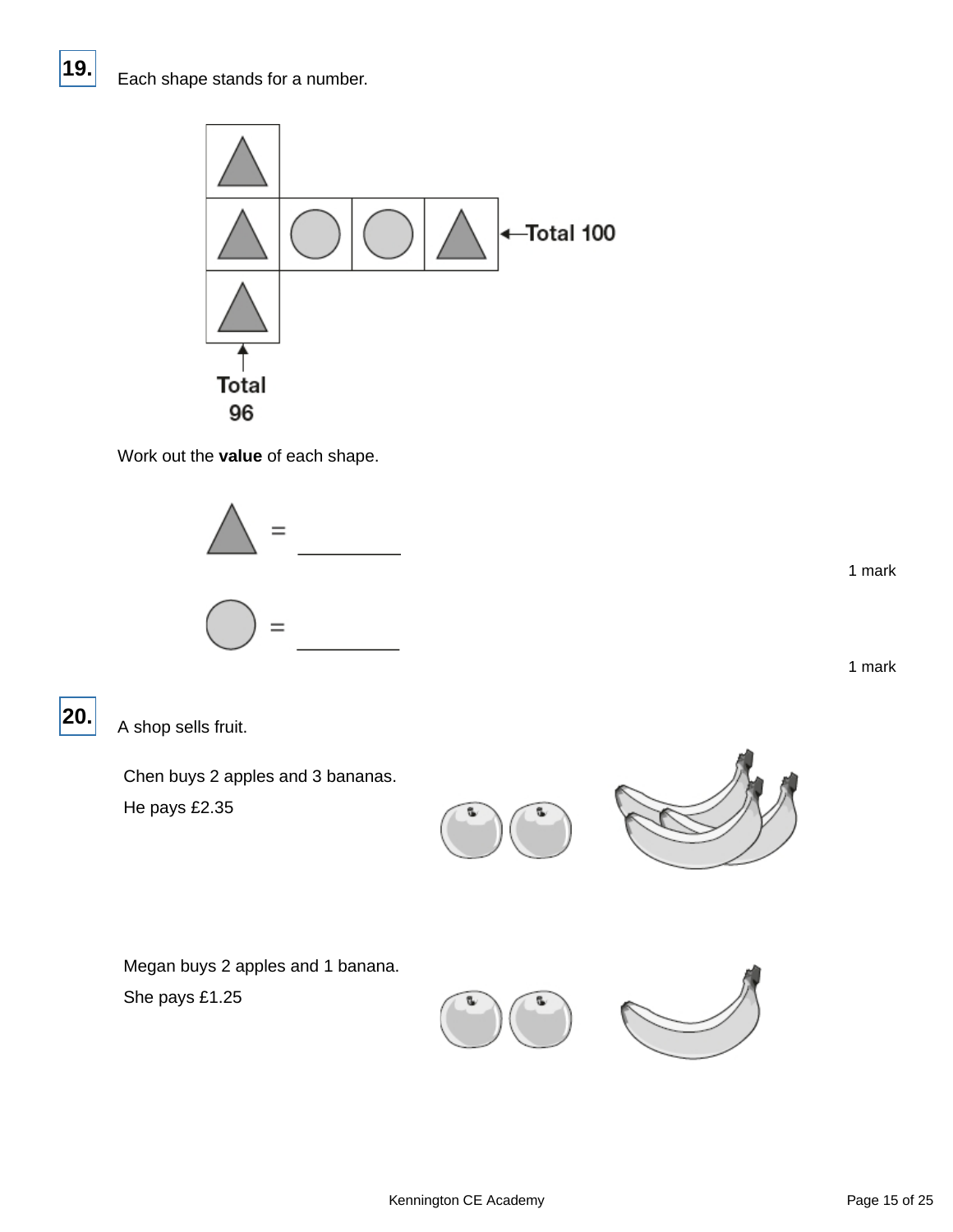

2 marks



What is the value of  $4x + 7$  when  $x = 5$ ?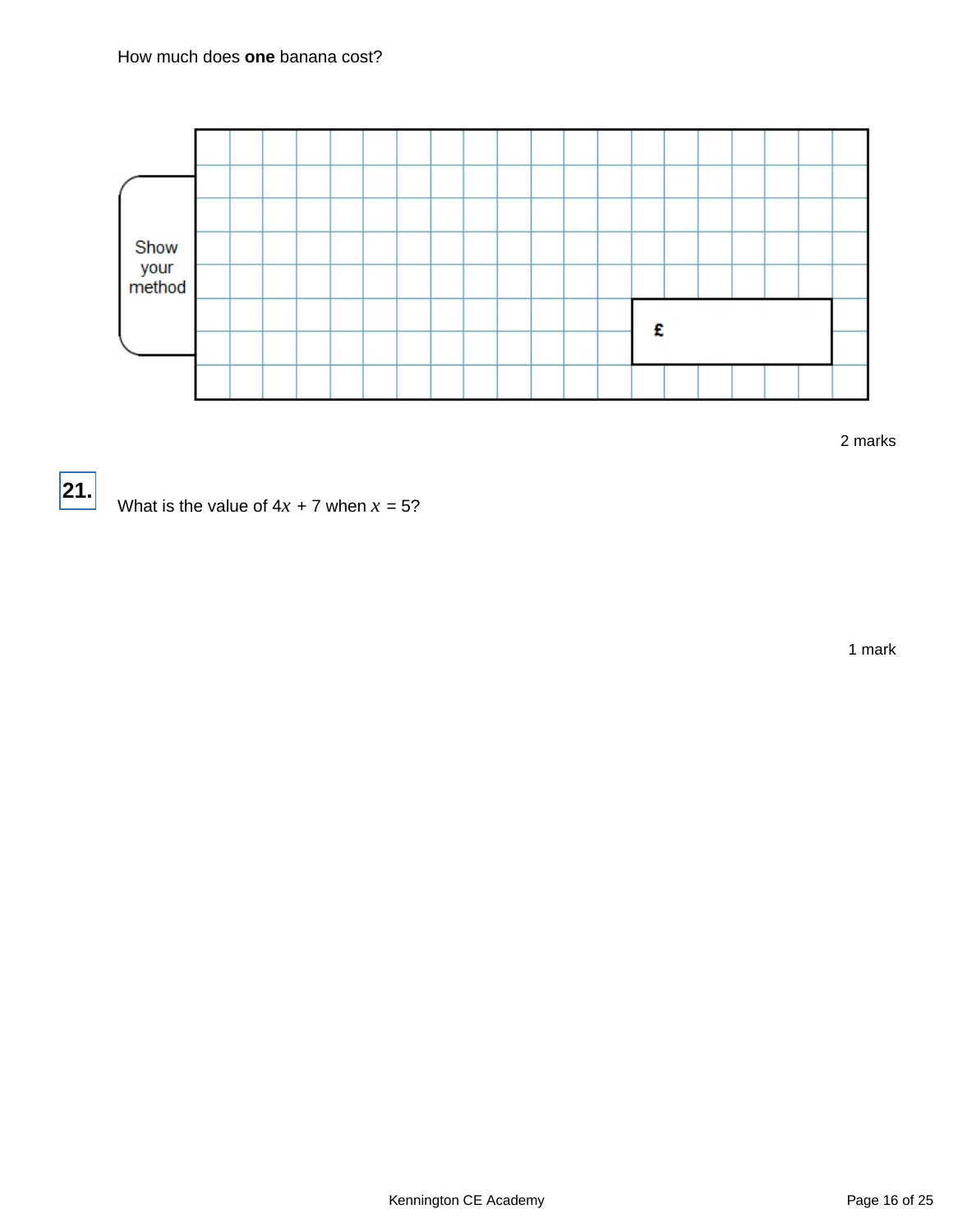A theme park sells tickets online.

Each ticket costs £24

There is a £3 charge for buying tickets.

Which of these shows how to calculate the total cost, in pounds?

|                                   | Tick one. |
|-----------------------------------|-----------|
| number of tickets $\times$ 3 + 24 |           |
| number of tickets $\times$ 24 + 3 |           |
| number of tickets $+3 \times 24$  |           |
| number of tickets + 24 $\times$ 3 |           |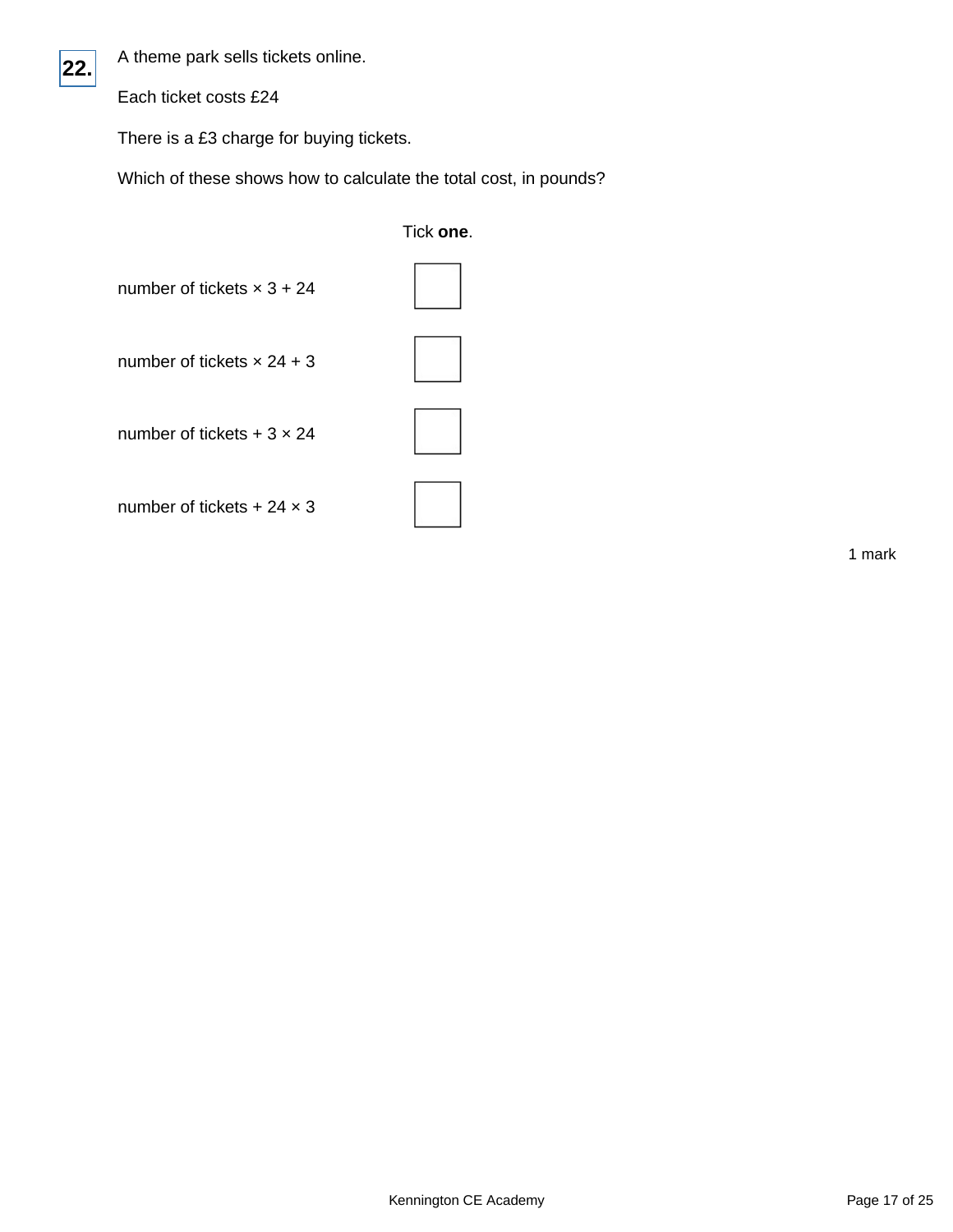# Mark schemes

|    | (5, 2)<br>Coordinates must be written in the correct order.<br>Accept unambiguous answers written on the diagram. |                  |       |
|----|-------------------------------------------------------------------------------------------------------------------|------------------|-------|
|    |                                                                                                                   |                  | $[1]$ |
| 2. | $(10, 7)$ $(12, 7)$ $(10, 10)$                                                                                    |                  |       |
|    | All correct, in any order for 1 mark.                                                                             |                  |       |
|    |                                                                                                                   |                  | $[1]$ |
| 3. | Indicates correct coordinates for both points, ie A as (7, 13) and B as (17, 13)                                  | $\boldsymbol{2}$ |       |
|    | or                                                                                                                |                  |       |
|    |                                                                                                                   |                  |       |
|    | Indicates correct coordinates for one point                                                                       |                  |       |
|    | or                                                                                                                |                  |       |
|    | Transposes the responses, ie A as (17, 13) and B as (7, 13)                                                       |                  |       |
|    | or                                                                                                                |                  |       |
|    | The only error is to indicate incorrect, but consistent, y ordinates, provided $y > 3$                            |                  |       |
|    | eg                                                                                                                |                  |       |
|    |                                                                                                                   |                  |       |
|    | A as (7, 12) and B as (17, 12)<br>٠                                                                               | 1                |       |
|    |                                                                                                                   | U2               |       |
|    |                                                                                                                   |                  | $[2]$ |
|    |                                                                                                                   |                  |       |
|    |                                                                                                                   |                  |       |
| 4. | 23rd of August OR 23.8.98<br>(a)                                                                                  |                  |       |
|    | Accept 23rd OR 23 OR unambiguous circling of the correct date on<br>the calendar.                                 |                  |       |
|    |                                                                                                                   | 1                |       |
|    | Wednesday<br>(b)                                                                                                  |                  |       |
|    | Accept Wed OR recognisable misspellings of Wednesday                                                              |                  |       |
|    | <b>OR</b> Wednesday ringed.                                                                                       |                  |       |
|    |                                                                                                                   | 1                | $[2]$ |
|    |                                                                                                                   |                  |       |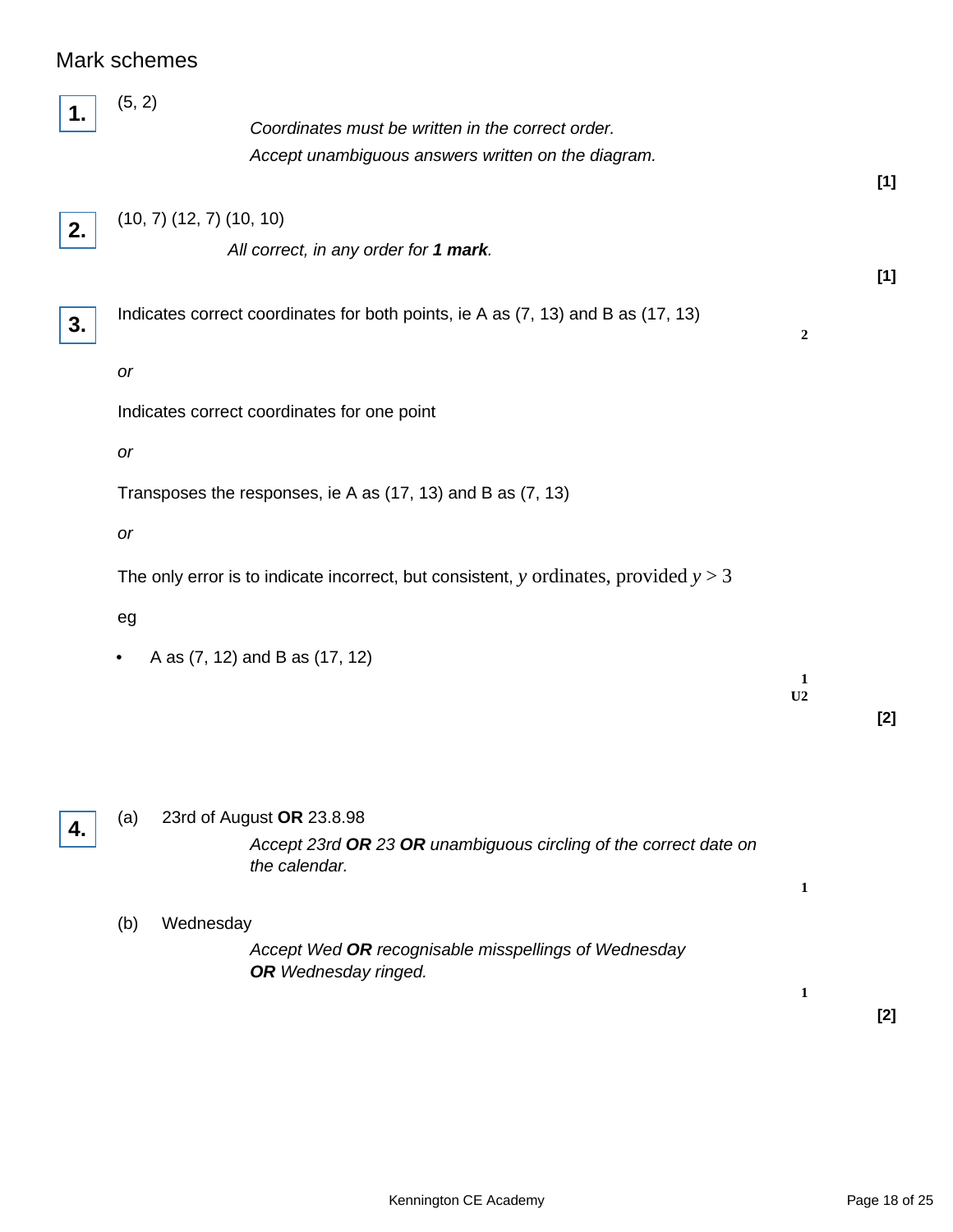**5.**

(a) 46

The answer is a time interval.

(b) 10:44

The answer is a specific time.

# **6.**

The correct time circled as shown:

| Leaves London | <b>Arrives Paris</b> |
|---------------|----------------------|
| 12:01         | 15:22                |
| 12:25         | 15:56                |
| 13:31         | 16:53                |
| 14:01         | 17:26                |
| 14:31         | 17:53                |
| 15:31         | 18:53                |
| 16:01         | 19:20                |

Accept alternative unambiguous positive indications, e.g. 14:01 ticked or underlined.

Accept 17:26 circled in addition to 14:01, provided no other time is circled.

**Do not** accept only the arrival time 17:26 circled.

**7.**

Award **TWO** marks for all three numbers correctly rounded:

120,000

125,000

124,500

If the answer is incorrect, award **ONE** mark for any two numbers correctly rounded.

**Up to 2**

**1**

**1**

**[2]**

**1**

**8.**

**[2]**

**[1]**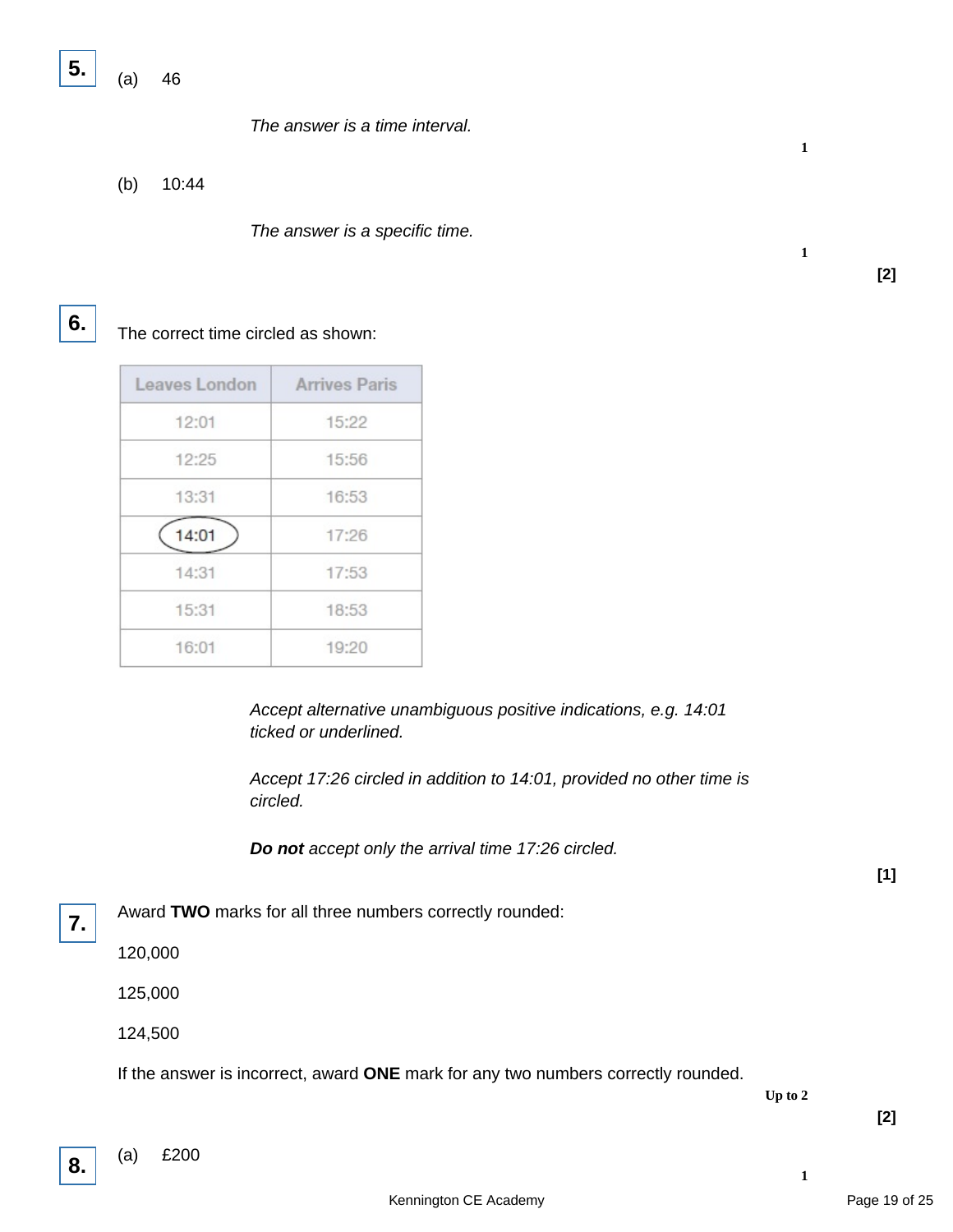(b) Award **TWO** marks for the correct answer of 37p **OR** £0.37

**OR**

for finding the correct difference between £199.63 and the answer given for 13a Answer to (a) must be a multiple of £10 for the award of **TWO** follow-through marks.

If the answer is incorrect, award **ONE** mark for evidence of appropriate method, eg

 $74.68 + 65.90 + 59.05 = 199.63$ 

200 – 199.63

**OR**

 for evidence of an appropriate method to find the correct difference between £199.63 and the answer given for (a).

> Answer need not be obtained for the award of **ONE** mark. Accept for **ONE** mark £37p **OR** 0.37p **OR** £37 as evidence of appropriate method.

> > **Up to 2**

**[3]**

**[1]**

 $1070 \rightarrow 1100$  $8225 \rightarrow 8200$  $3680 \rightarrow 3700$ **9.**

All correct for **1 mark.**



If the answer is incorrect, award **ONE** mark for three of the given numbers all placed completely correctly, e.g.

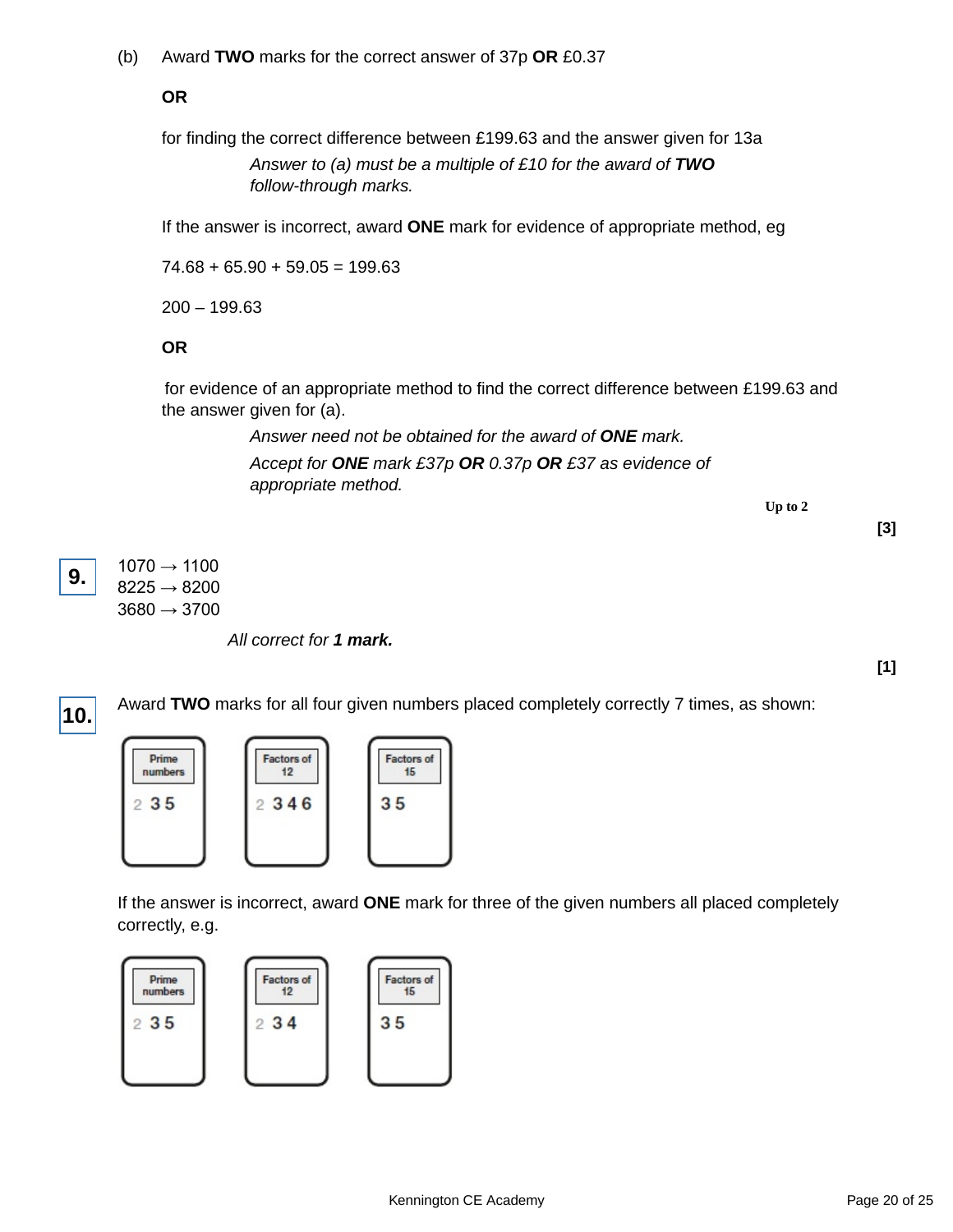**OR**



**OR**



## Accept the numbers in any order. Ignore any additional numbers not given in the question.

**Up to 2m**

**[2]** 1, 2 and 5 Numbers may be given in any order. **[1] 11.** Award **TWO** marks for all four factors, as shown: 1, 2, 5, 10 If the answer is incorrect, award **ONE** mark for: • three factors correct and none incorrect **12. OR** • four factors correct and one incorrect. Accept factors written in any order. All four factors and no incorrect numbers must be given for the award of **TWO** marks.

**Up to 2**

**[2]**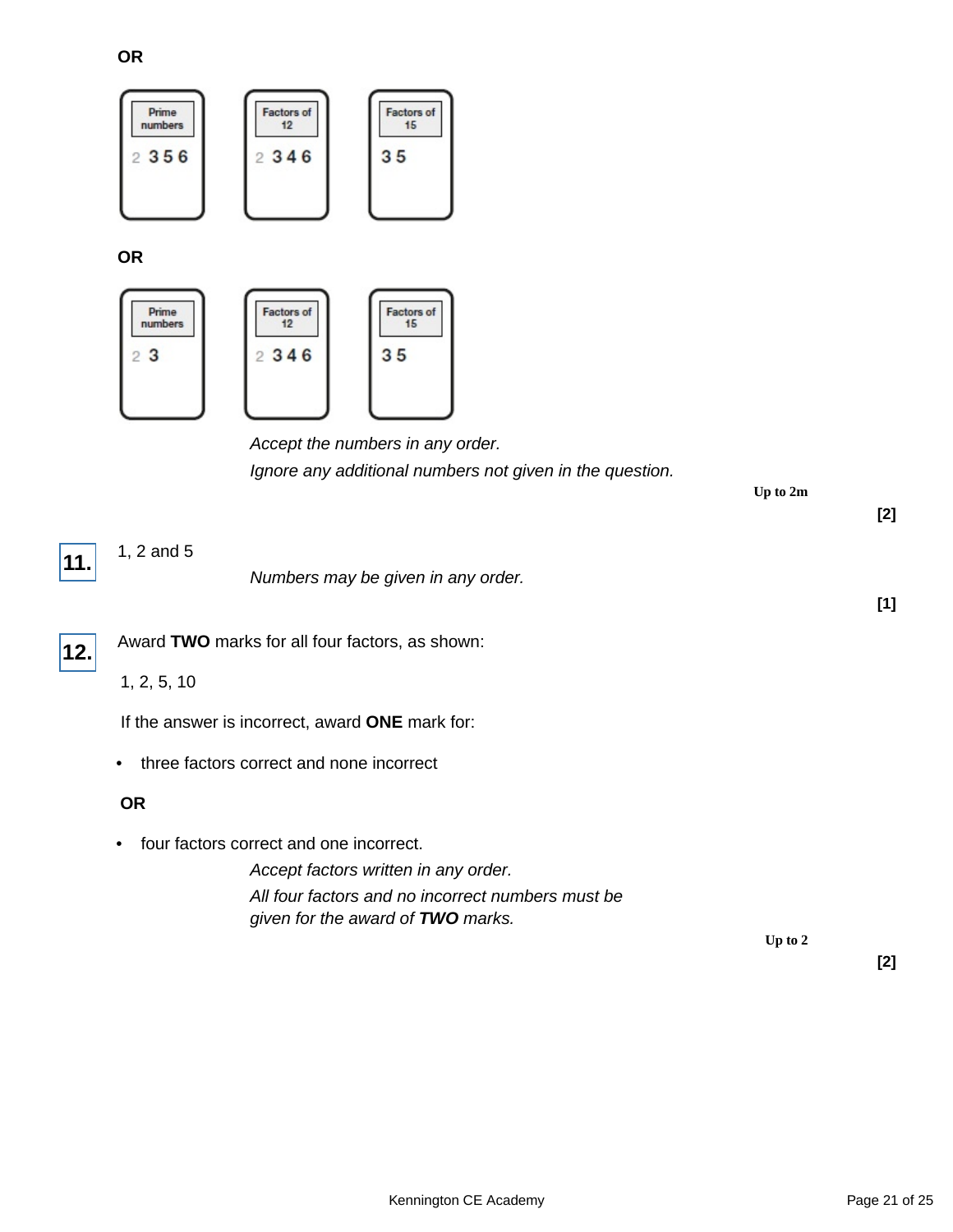

An explanation which gives a counter-example to illustrate that not all numbers ending in 4 are multiples of 4, eg:

- '14 is not a multiple of 4'
- '4, 24 and 44 are multiples of 4, but not 14 and 34'
- '14 or 34 don't work'
- '54'

#### **OR**

 an explanation which recognises that only numbers ending in 4 which have an even number of tens are multiples of 4, eg:

- 'It has to have an even number of 10s as well, like 20 or 40'
- '14, 24, 34, 44, 54, 64 only half of them are'
- '4 doesn't go into 10 so 14 isn't'.

No mark is awarded for circling 'No' alone.

**Do not** accept vague or incomplete explanations, eg:

- 'Some numbers end in a 4 but aren't multiples of 4'
- '16 doesn't end in 4'
- 'Not all multiples of 4 end in 4'
- '24 is a multiple of 4 but the next one isn't'
- '4, 8, 12, 16, 20, 24 etc'.

If 'Yes' is circled but a correct, unambiguous explanation is given, then award the mark.

**U1**

**[1]**



Two numbers circled as shown:



**Do not** award the mark if additional incorrect numbers are circled. Accept alternative unambiguous indications, eg numbers ticked, crossed or underlined.

**[1]**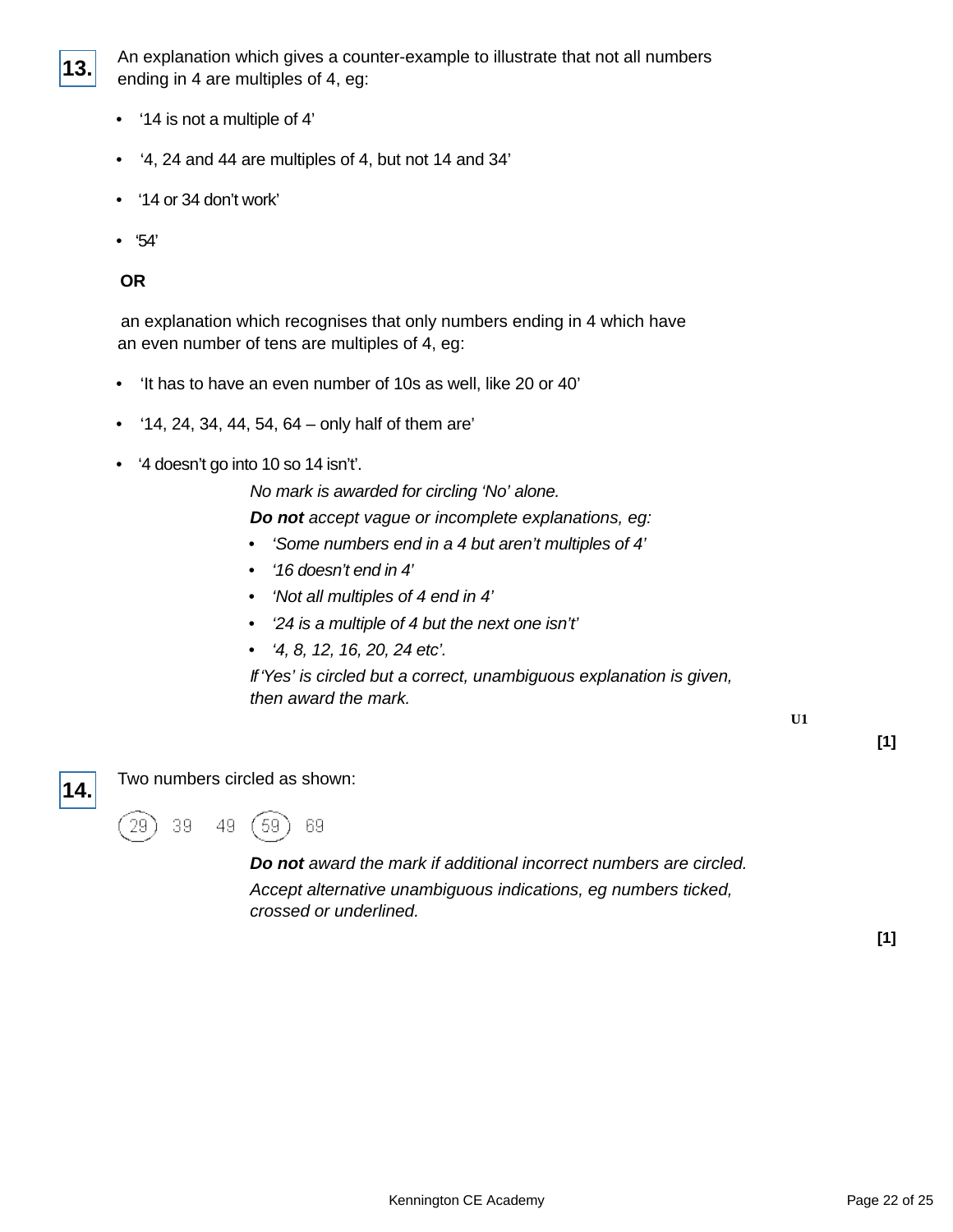

If the answer is incorrect, award **ONE** mark for evidence of an appropriate method, e.g:

| 144   |
|-------|
| 136   |
| 142   |
| 143   |
| 152   |
| 148   |
| + 150 |
| 1015  |
|       |

 $1015 \div 7$ 

Answer need not be obtained for the award of **ONE** mark.

**Up to 2**

**[2]**



Award **TWO** marks for the correct answer of £5.50

If the answer is incorrect, award **ONE** mark for:

• sight of  $22 \div 4$ 

### **OR**

- evidence of appropriate method, e.g.
	- 3 tickets cost  $3 \times £5 = £15$ 1 ticket costs £7  $£15 + £7 = £22$ £22  $\div$  2  $\div$  2

For **ONE** mark, accept an answer of £550, £550p or £5.5 as evidence of appropriate method.

Answer need not be obtained for the award of **ONE** mark.

**Up to 2m**

**[2]**

- (a) Award **TWO** marks for correct answer of 2.8 cm. If answer is incorrect, award **ONE** mark for any appropriate calculation even if the answer is incorrect, eg: **17.**
	- $28 \div 10 =$  wrong answer. A calculation **MUST** be performed for award of one mark.

**Up to 2**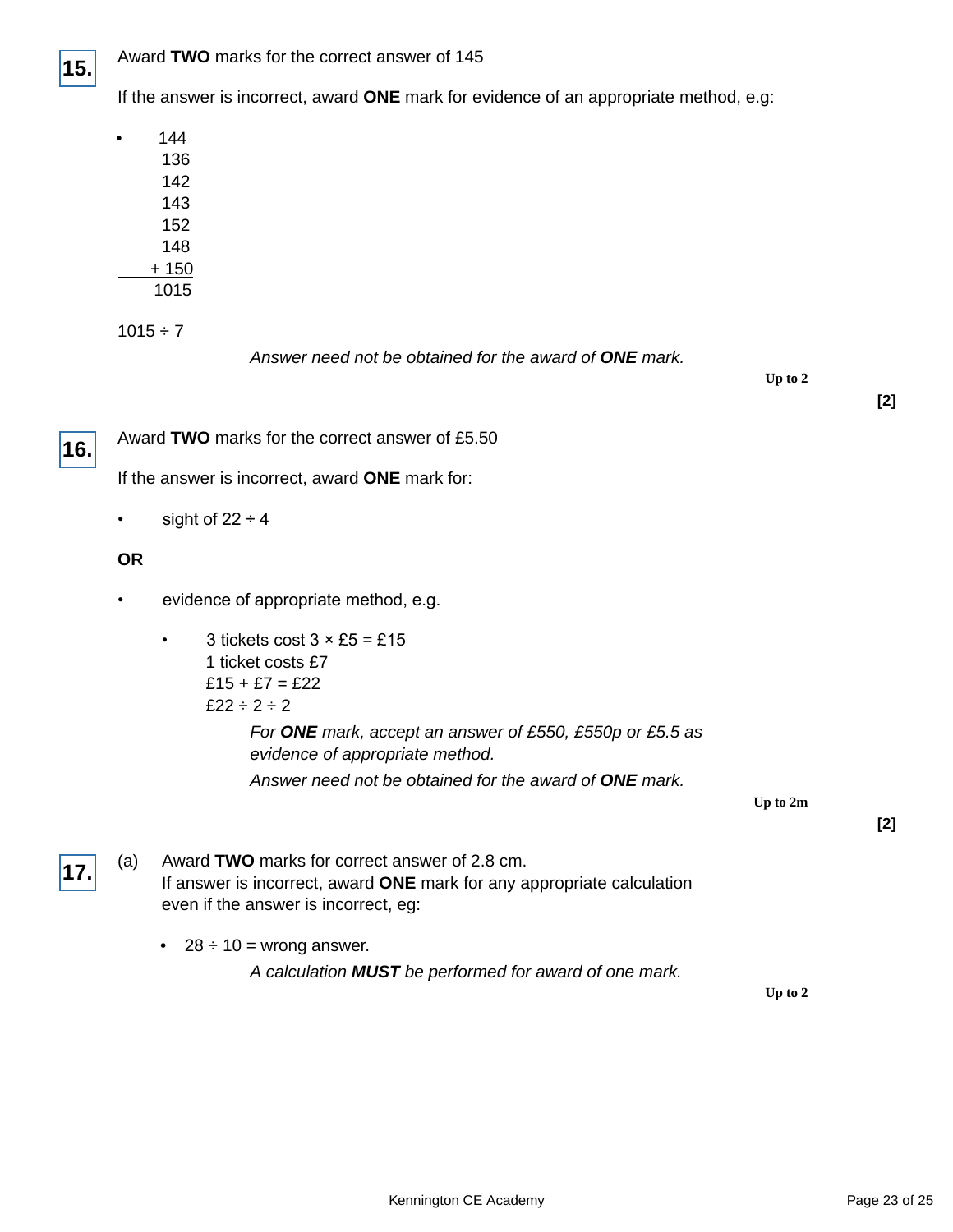- (b) Award **TWO** marks for WHOLE NUMBER ANSWER in the range 40 to 50 inclusive, eg:
	- 42.8

 If answer is outside range, award **ONE** mark for an appropriate calculation, eg:

- $120 \div 28 \times 10 =$  wrong whole number answer.
- $120 \div 30 \times 10 =$  wrong whole number answer.
- 30cm is 10 books. 60cm is 20 books. 120cm is ... wrong answer.

If answer is outside range, a calculation **MUST** be performed for award of one mark. If calculation is based upon incorrect answer to 16a, award **TWO** marks for correct calculation using an appropriate strategy **AND** rounding of answer to whole number, even if outside range 40–50, eg:

- 120  $\div$  answer to 16a = rounded whole number. OR ONE mark if there is either an error in calculation
	- or failure to round to whole number.

**Up to 2**



Accept alternative unambiguous positive indication of the correct answer, e.g. Y.

**[1]**

**[4]**